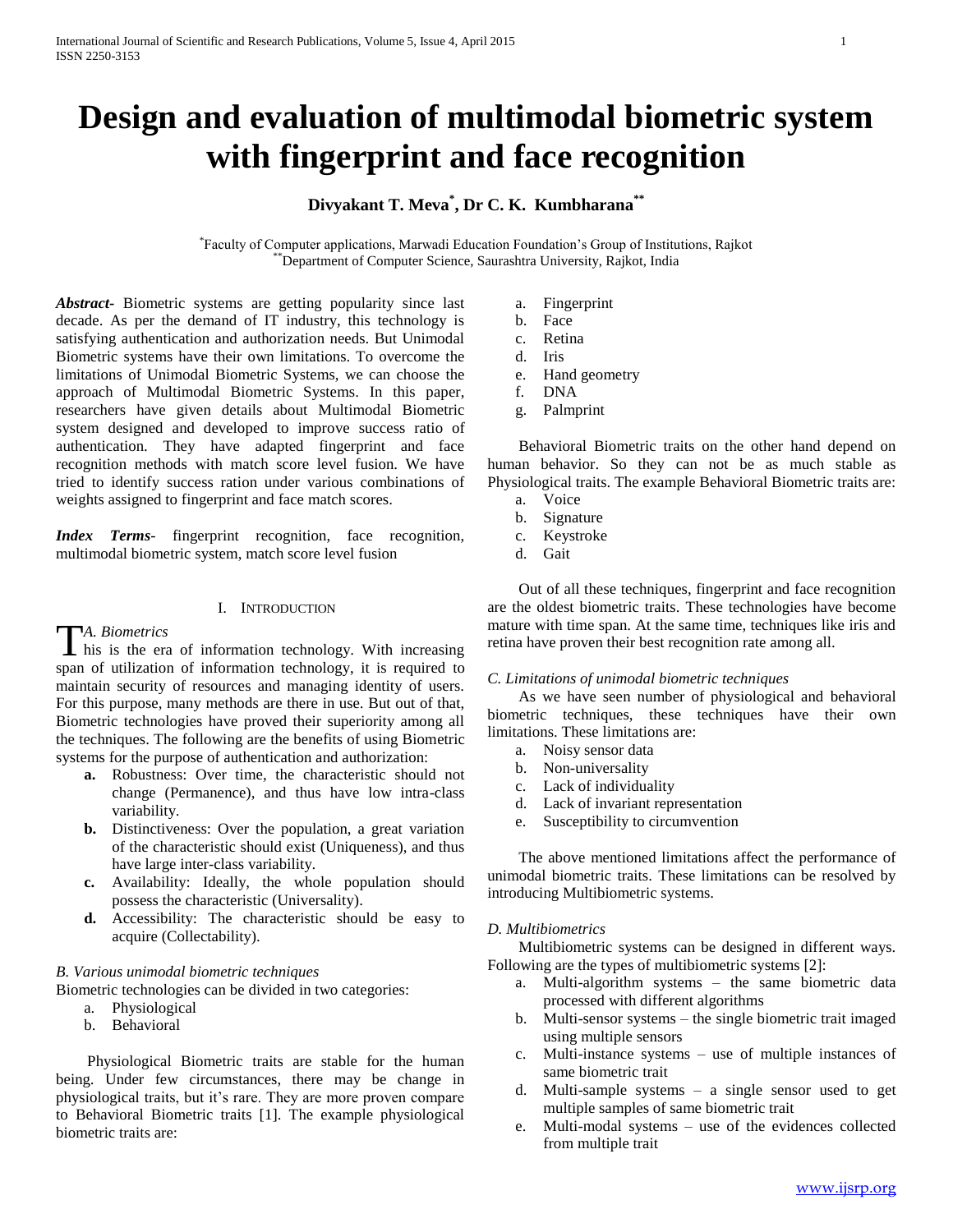First four methods can be implemented with single biometric trait and with multiple algorithm or sample or sensor or instance. But if we consider the last one i.e. Multimodal system, then we require using multiple biometric traits for authentication. It is one of the most successful techniques among all.

### II. MULTIMODAL BIOMETRIC SYSTEMS

 Multimodal biometric system can be considered more reliable due to presence of multiple biometric traits to be used for authentication or authorization purpose. These systems can meet strict performance requirements imposed by different applications. These kinds of systems require improving speed and reliability of biometric authentication by integrating scores of different modalities. Varieties of fusion techniques are available for this purpose. They are: majority voting, sum and product rules, k-NN classifiers, SVMs, decision trees, Bayesian methods, etc. [3]. Let us have look at few examples of multimodal biometric systems in Table 1:

| Modalities     | Authors                               | Level of | Fusion              |  |  |
|----------------|---------------------------------------|----------|---------------------|--|--|
| fused          |                                       | fusion   | methodology         |  |  |
| Face<br>and    | $\overline{B}$ runelli<br>and         | Match    | Geometric           |  |  |
| voice          | Falavigana,                           | score    | weighted average;   |  |  |
|                | 1995                                  | and rank | HyperBF             |  |  |
| voice<br>Face, | Frischholz<br>and                     | Match    | Weighted<br>sum     |  |  |
| and<br>lip     | Dieckmann,                            | score,   | rule, majority      |  |  |
| movement       | 2000                                  | decision | voting              |  |  |
| and<br>Face    | Hong and Jain,                        | Match    | Product rule        |  |  |
| fingerprint    | 1998                                  | score    |                     |  |  |
| Face,          | Ross and Jain,                        | Match    | rule,<br>Sum        |  |  |
| fingerprint    | 2003                                  | score    | decision<br>trees,  |  |  |
| and<br>hand    |                                       |          | discriminant        |  |  |
| geometry       |                                       |          | function            |  |  |
| Face,          | $\overline{\text{Jain}}$ et al., 199b | Match    | Likelihood ratio    |  |  |
| fingerprint    |                                       | score    |                     |  |  |
| and voice      |                                       |          |                     |  |  |
| Face and iris  | Wand<br>al.,<br>et                    | Match    | Sum<br>rule,        |  |  |
|                | 2003                                  | score    | weighted<br>sum     |  |  |
|                |                                       |          | fisher's<br>rule,   |  |  |
|                |                                       |          | linear              |  |  |
|                |                                       |          | discrimination      |  |  |
|                |                                       |          | neural network      |  |  |
| Face and gait  | Shakhnarovich                         | Match    | Sum rule            |  |  |
|                | et al.,                               | score    |                     |  |  |
| Face and ear   | Chang et<br>al.,                      | Sensor   | Concatenation<br>of |  |  |
|                | 2003                                  |          | raw images          |  |  |
| Face<br>and    | $\overline{\text{Feng}}$ et<br>al.,   | Feature  | Feature             |  |  |
| palmprint      | 2004                                  |          | concatenation       |  |  |
| Fingerprint,   | Toh et al., 2004                      | Match    | Weighted<br>sum     |  |  |
| hand           |                                       | score    | rule                |  |  |
| geometry       |                                       |          |                     |  |  |
| and voice      |                                       |          |                     |  |  |
| Fingerprint    | Toh et al., 2003                      | Match    | Reduced             |  |  |
| and<br>hand    |                                       | score    | multivariate        |  |  |
| geometry       |                                       |          | polynomial model    |  |  |
| Fingerprint    | Toh<br>and                            | Match    | Functional<br>link  |  |  |
| and voice      | Yau, 2005                             | score    | network             |  |  |

| Fingerprint   | Fierrez-aguilar             | Match | SVM in which     |  |
|---------------|-----------------------------|-------|------------------|--|
| and signature | et. al., 2005c              | score | quality measures |  |
|               |                             |       | are incorporated |  |
| Voice         | and   Krawczyak and   Match |       | Weighted<br>sum  |  |
| signature     | Jain. 2005                  | score | rule             |  |

# **Table 1. Various multimodal biometric system implementations**

# III. DIFFERENT FUSION TECHNIQUES FOR MULTIMODAL BIOMETRIC SYSTEMS

 Fusion in multimodal biometric systems can be done in two different ways:

a. Fusion prior matching

b. Fusion after matching

*A. Fusion prior matching*

- Fusion prior to matching can be achieved with two methods:
- a. Sensor level fusion
- b. Feature level fusion

 Sensor level fusion is applicable if multiple sources of single biometric trait are used to collect different samples.

 Feature level fusion is done by combining different feature sets collected from multiple biometric sources. Features sets can homogeneous or heterogeneous. The consolidation sometimes can also create problems as feature sets are collected by using different algorithms or modalities.

#### *B. Fusion after matching*

 Fusion after matching can be achieved with three different ways:

- a. Match score level fusion
- b. Rank level fusion
- c. Decision level fusion

 Match score level fusion is method providing richest set of information. It is one of the widely used methods for fusion. Match score level fusion in turn can be achieved with three different ways:

- a. Density based score fusion
- b. Transformation based score fusion
- c. Classifier based score fusion

 Rank level fusion consolidates ranks output given by different subsystems for different modalities. Consolidated rank is generated for each identity. This method provides less information compare to match score level fusion.

 Decision level fusion is the weakest method of fusion. It is carried out at decision level when outputs by different matchers are available. Decisions are evaluated with the help of the rule like 'AND' or 'OR', majority voting and Bayesian decision fusion etc.

 In our experiments, we have taken the approach of multimodal biometric authentication with match score level fusion by using fingerprint and face recognition.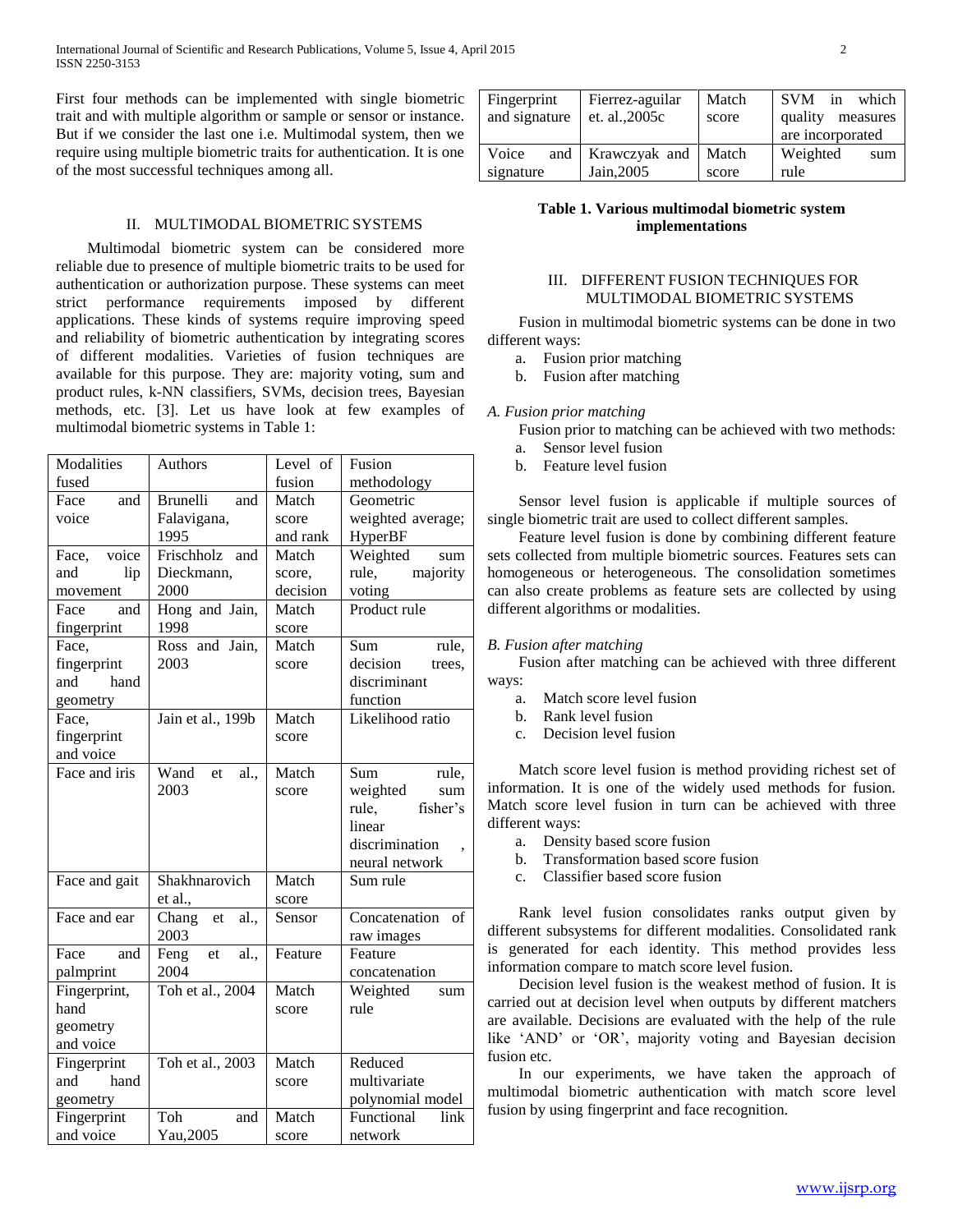# IV. SUGGESTED MULTIMODAL BIOMETRUC SYSTEM WITH FINGERPRINT AND FACE RECOGNITION

 The researcher has designed the GUI for proposed multimodal biometric system shown in Figure 1. For the purpose of face recognition and fingerprint recognition, COTS tools have been used. This code is open source and is accessible to all.

 For the purpose of face recognition, PCA based Eigenface method has been used. The details are given in [4]. The code was developed by Amir Hossein Omidvarnia in MATLAB in 2007. He implemented PCA based face recognition method with Eigenface by considering [5].

 For the purpose of fingerprint recognition, Minutiae based method has been adopted. The code was developed by Vahid. K. Alilou in MATLAB. He took the reference of [6] for the development of fingerprint recognition system.

The process contains following steps:

- 1. Load face test sample
- 2. Load fingerprint test sample
- 3. Compare face test sample with train database samples and write matching score of each comparison in a vector.
- 4. Compare fingerprint test sample with train database samples and write matching score of each comparison in text file.
- 5. Read the vector of matching scores of face recognition and normalize score as it has float values. The resulting normalized value will be in the range of [-1,1]. The following method has been used for score normalization:
	- a. Calculate sum of all vector values (Euclidian distance)
	- b. Calculate average Euclidian distance
	- c. Calculate difference between average Euclidian distance and all other distances.
	- d. Divide each difference with average Euclidian distance and get value in the range of  $[-1,1]$ .
- 6. At this stage we have both the scores in normalized form.
- 7. Ask for face weight and fingerprint weight in the range of 0.1 to 0.9. Total of both weights must be 1.
- 8. Multiply each face and fingerprint normalized score with respective weights and make sum of both values.
- 9. Find the maximum matching score and get index of that sample
- 10. Display highest matching score and index of that score in GUI.



# **Figure 1. Suggested system for multimodal biometric authentication**

# V. EXPERIMENTAL RESULTS

 The experiments were applied with test database of 30 samples of 30 people. The train face database contains 60 samples of 30 people (2 for each). The train fingerprint database contains 30 samples (One for each person). Here we have used match score level fusion as we have already mentioned previously that it has the richest information set.

 The other makeable thing is the use of weights for faces and fingerprint scores. We have applied different combinations of weights ranging from 0.1 to 0.9 for each modality. The results of the designed system are shown below in Table 2:

| faceweight | fpweight | <b>Success</b> | Failure        | <b>Success</b><br>rate<br>(GAR) | Failure rate<br>(FRR) |
|------------|----------|----------------|----------------|---------------------------------|-----------------------|
| 0.1        | 0.9      | 28             | 2              | 93.33                           | 6.67                  |
| 0.2        | 0.8      | 27             | 3              | 90.00                           | 10.00                 |
| 0.3        | 0.7      | 27             | 3              | 90.00                           | 10.00                 |
| 0.4        | 0.6      | 28             | $\overline{2}$ | 93.33                           | 6.67                  |
| 0.5        | 0.5      | 26             | $\overline{4}$ | 86.67                           | 13.33                 |
| 0.6        | 0.4      | 25             | 5              | 83.33                           | 16.67                 |
| 0.7        | 0.3      | 25             | 5              | 83.33                           | 16.67                 |
| 0.8        | 0.2      | 25             | 5              | 83.33                           | 16.67                 |
| 0.9        | 0.1      | 24             | 6              | 80.00                           | 20.00                 |

**Table 2. Experimental results of multimodal biometric system**